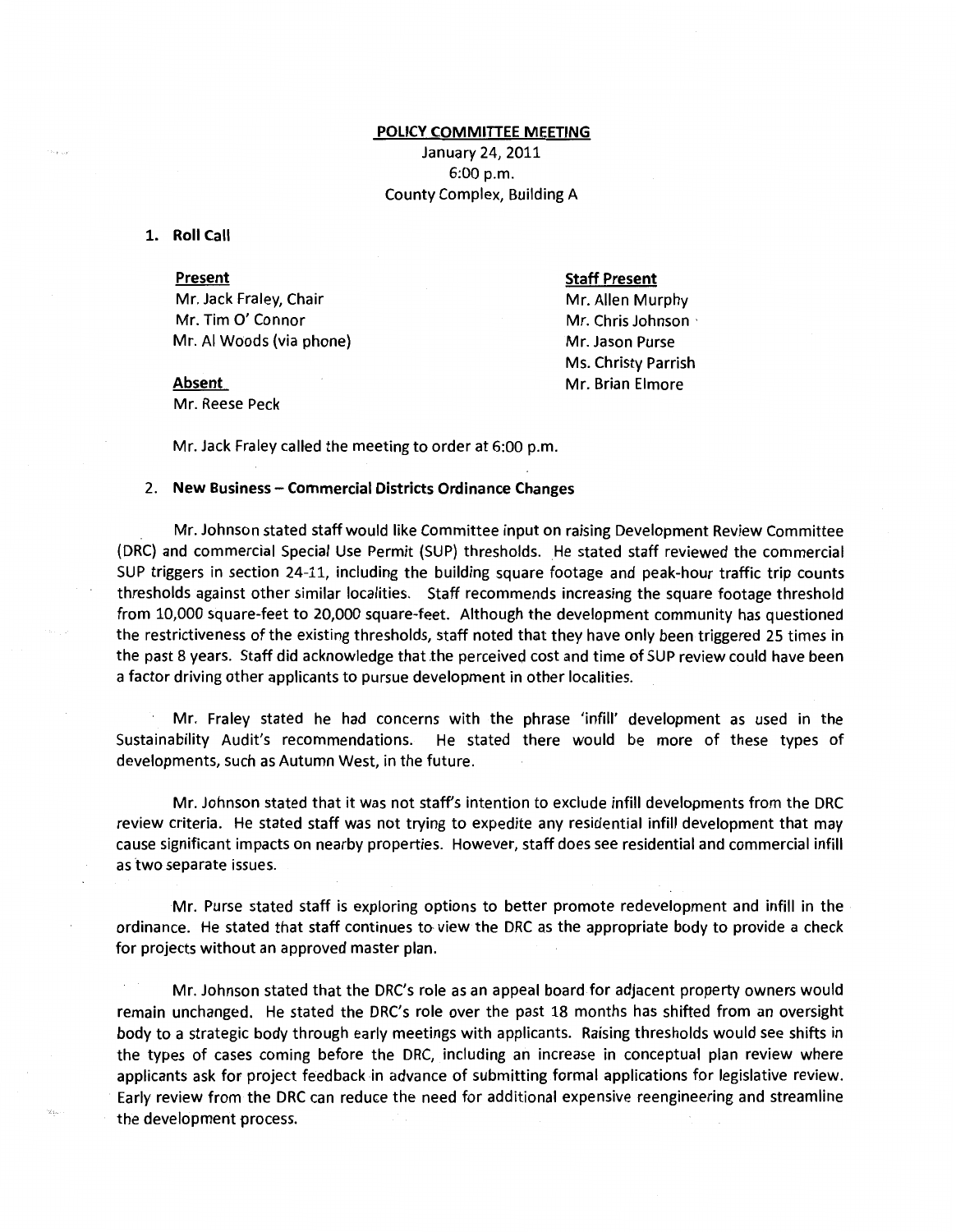Mr. Fraley stated he was concerned applicants would no longer feel like they needed to hear early input if higher thresholds eliminated the requirement for them to appear before the DRC.

Mr. Allen Murphy stated changing thresholds may change the number of applicants for early conceptual review and the Policy Committee should keep that in mind when discussing these changes.

Mr. Johnson stated a major incentive for enhanced conceptual plans is the granting of preliminary approval after the meetings. He stated if triggers were increased, the incentives for DRC review should remain.

Mr. Fraley asked about the staff's performance standard recommendations.

Mr. Johnson stated that where there is a track record of similar SUP uses and impacts, the ordinance could allow additional flexibility, such as reduced parking requirements for businesses with drive-thrus. He stated some uses may be able to avoid the legislative process with additional standards.

Mr. Fraley stated that applicants have adapted to the specific tastes of Planning Commissioners. He stated applicants want clear guidelines.

Mr. Woods stated he had concerns with developing performance standards that would apply to one type of development or area, but not another.

Mr. Johnson stated that the county has not yet differentiated the nuances between residential and commercial performance standards.

Mr. Fraley stated the DRC should move to a more strategic role, concentrating on enhanced conceptual plans and appeals. He stated the DRC should not review large subdivisions, although this change would create a greater responsibility to review master plans. The DRC should also not review large commercial buildings in office or industrial parks. A nuanced approach should be used on residential infill projects, including different standards for town home and commercial developments.

Mr. Woods stated he was concerned master plans approved today may not be good for the community in twenty years.

Mr. Fraley stated the DRC should also review master plan consistency.

Mr. Johnson stated there were legal and financial considerations for vested master plans.

Mr. Murphy stated if there was no agreement on raising commercial thresholds, then the Commission could compromise and only raise industrial thresholds.

Mr. Fraley stated he supported staff's recommendations on the shifting DRC role, with consideration of infill developments and commercial/industrial sliding scales.

Mr. Fraley stated he did not have any issues with increasing the commercial SUP trigger to 20,000 square feet.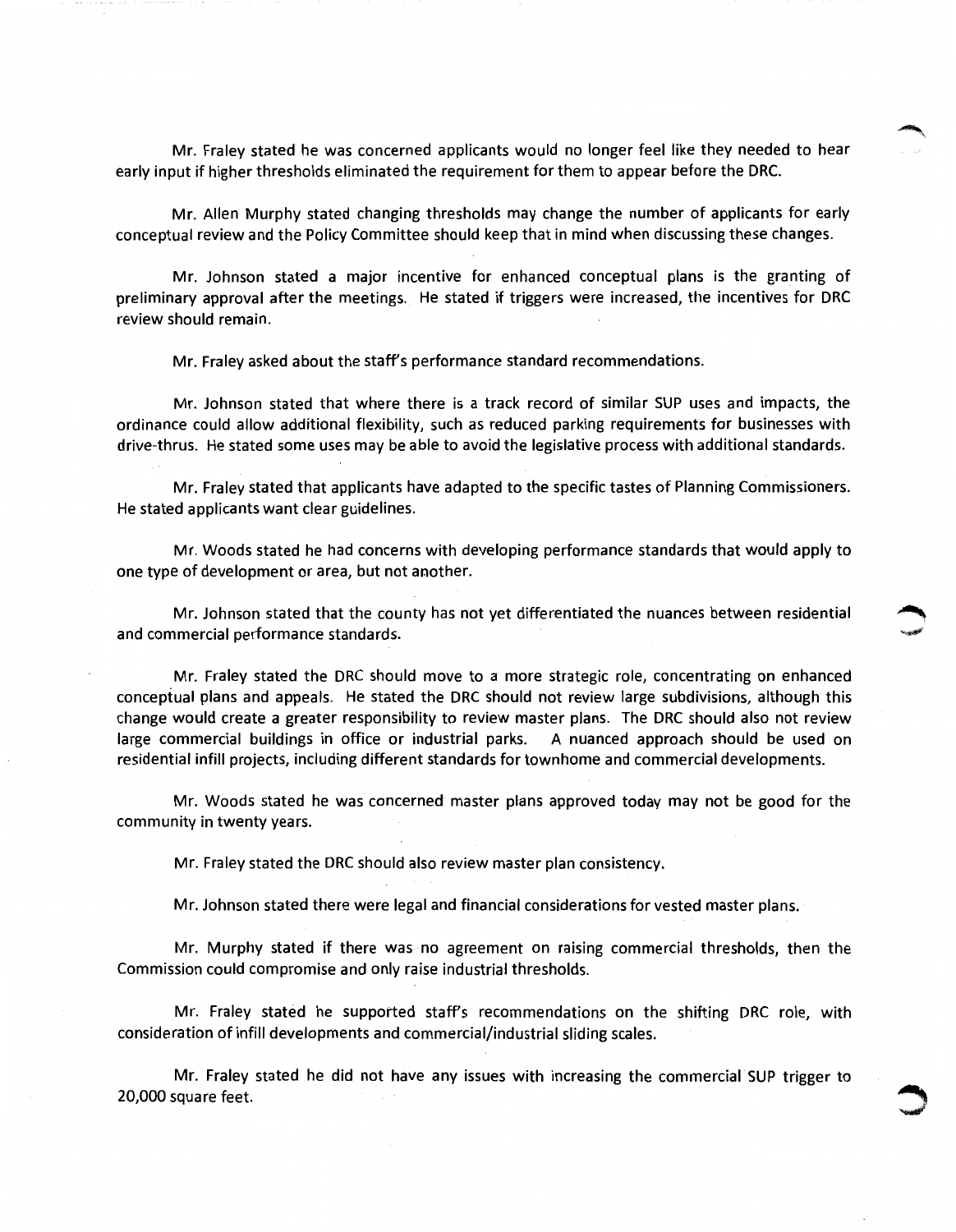Mr. Johnson stated the research into other localities' commercial SUP square footage triggers focused on communities across the country with similar profiles to James City. Based on other localities' triggers, there appeared to be room to raise the square footage requirement in JCC.

Mr. Fraley stated he wanted to know how competing localities, especially York County, handle their commercial SUPs.

Mr. Mark Rinaldi, a member of Bush Construction, stated the county should determine what types of businesses it wants to attract. He stated the county could make it easier for certain businesses to succeed in certain geographic areas.

Mr. Fraley asked about the traffic SUP threshold.

Mr. Purse stated that increased traffic is often the largest impact of a commercial project. He stated the Virginia Department of Transportation's 527 regulations use the same 100 peak hour trips standard. The county also agrees that the 100 peak hour trips is a clear impact on the community, and less subjective than building size, as it is a quantifiable impact on the infrastructure.

Mr. Fraley stated 100 peak hour trips can have varying impact depending on its location. He asked staff to nuance the 100 trip threshold.

Mr. Woods asked if staff had the ability to differentiate between different types of trip generators, such as school; drug stores, and restaurants.

Mr. Johnson stated there are exemptions for office building and industrial trips generation. He stated staff can review additional exceptions.

Mr. Fraley stated he would like to discuss the thresholds with the Board at the upcoming work session before staff makes major revisions.

### **3. Public Comment**

Mr. Fraley opened the public comment period.

Mr. Dick Schreiber, representing the Greater Williamsburg Chamber and Tourism Alliance, stated his business owner survey reported that quality of life was the greatest advantage for operating a business in Williamsburg. He stated growth is necessary, but should be targeted in areas and amounts the County wants. The process should be more predictable, and unnecessary obstacles and fees should be removed.

Mr. Bob Spencer stated proposals should be as specific as possible, cumulative impacts of traffic generation should be considered, and there should be greater control of by-right development.

Mr. Jack Haldeman stated that the Business Climate Task Force report states that attracting businesses should be subordinate to maintaining the community character, expediting commercial projects should be balanced against the quality of jobs created and that new development would make it more difficult to address new Chesapeake Bay pollution restrictions.